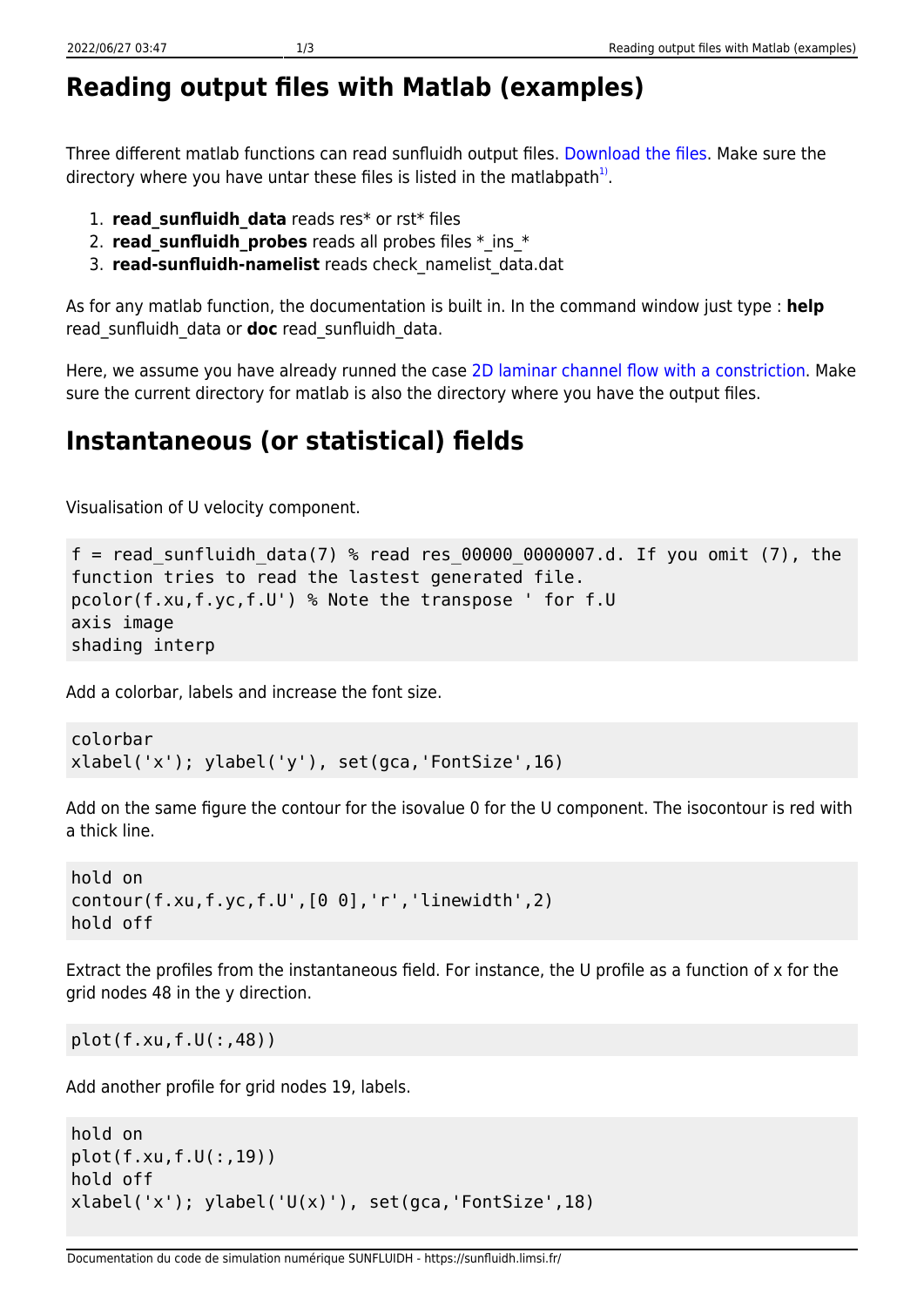grid on

Add a legend retreiving the coordinates of the 19 and 48 grid nodes from f.yc.

 $legend([y = ',num2str(f.yc(48))], ['y = ',num2str(f.yc(19))])$ 

Plotting the profiles along the y direction is very similar. Here, the ghost cells are removed.

```
xind = 152; % pick an indice
plot(f.U(xind,2:end-1),f.yc(2:end-1))
xlabel('U(y)'), ylabel('y')
```
Retrieve from the namelists stored in check namelist data.dat the dynamic viscosity and the mesh size to make a title

```
nml = read sunfluidh namelistnx = nml.DOMAIN FEATURES.CELLS NUMBER I DIRECTION;
ny = nml.DOMAIN FEATURES.CELLS NUMBER J DIRECTION;
Rey = 1/nml.FLUID PROPERTIES.REFERENCE DYNAMIC VISCOSITY;
mystring = [ Profile at x= ', num2str(f.xu(xind)), \prime Re = \prime, num2str(Rey),
...
              ', grid size = ' num2str(nx), 'x', num2str(ny) ];
title(mystring)
```
For statistical fields you can use read\_sunfluidh\_data. You just need to add the 'stat' option (see **doc** read sunfluidh data). For statistical fields all data are centered on scalar grid points. It is also possible to center the instantaneaous fields with the option 'center'. This can be handy in a post processing when computing quantities with different velocity field components

## **Temporal series**

The \*ins\* files or more generally temporal series are ascii files in which the first column is time and the first line is a header. There is no special needs to have a script for these files. You can use directly builtin matlab functions that you can taylor to your needs.

Reading the file resid\_L2\_Li.d with builtin matlab function

```
s = importdata('resid_L2_Li.d');
time = s.data(:, 1);L2 = s.data(:,2);Linf = s.data(:,3);semilogy(time,L2)
grid on
xlabel('t'); ylabel('L2 norm')
```
Plotting the U velocity component for the second probe with builtin matlab function

```
s = importdata('u ins 00000.d', ' ', 1)time = s.data(:, 1);u2 = s.data(:,3);
```